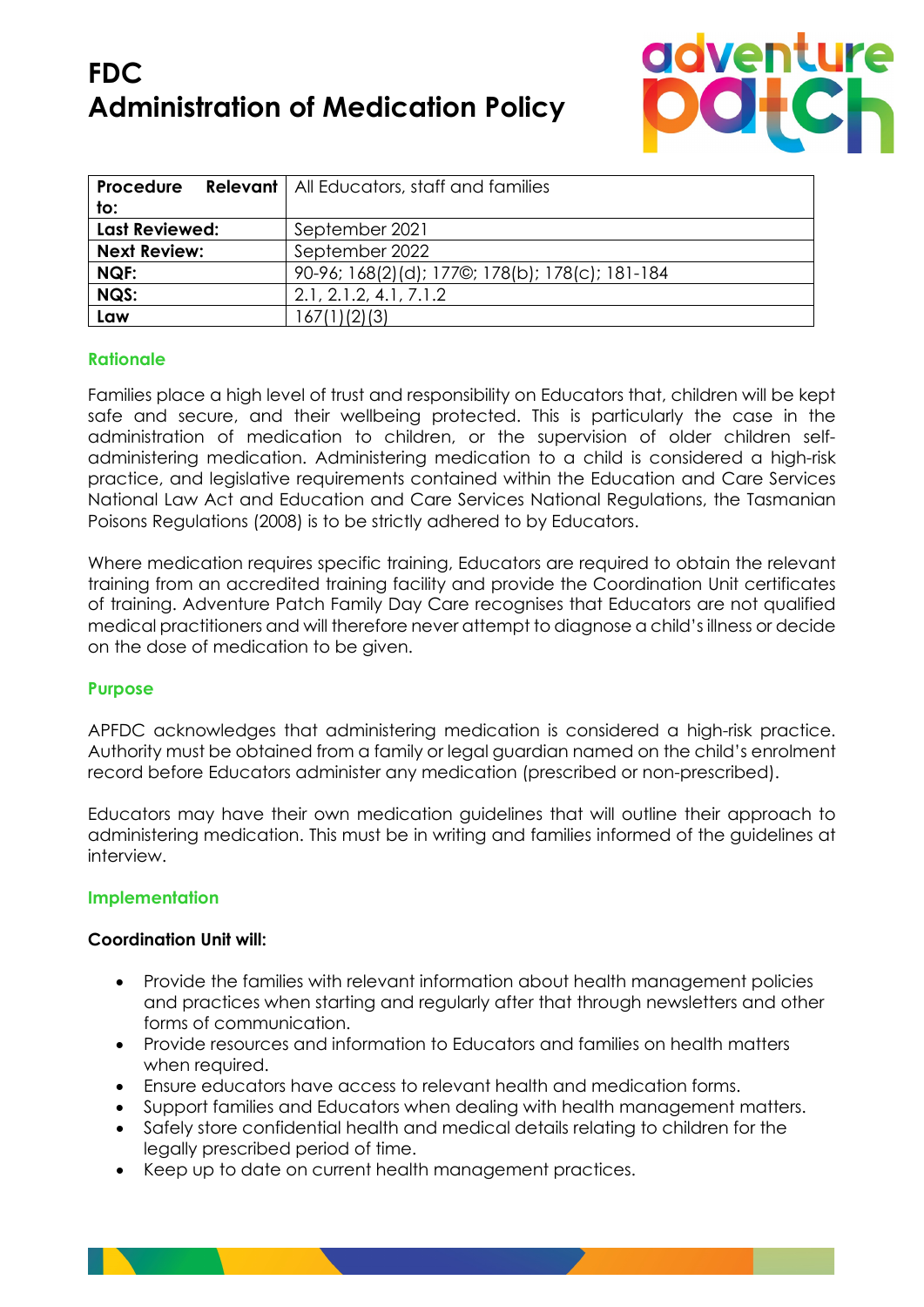

• Request families to update their child enrolment forms annually to ensure medical authorisations remain current

## **Educators will:**

It is a legal requirement under the Tasmanian Limitation Act 1974 that all completed medication consent forms are kept until the child turns twenty-five (25) years of age. Educators will.

- Store all medication safely i.e., Medicines will remain in the original, labelled containers and will be stored at the temperature stated on the container, in a lockable or child resistant container, or out of reach of children. Medication for selfadministration is to be stored safely and accessed according to written instructions from the medical practitioner of the parent.
- Administer medication to a child only from its original packaging.
- Administer medication to a child enrolled in the service only with the written permission of the child's family or legal guardian using the Medication Authority Form. These forms are to be forwarded to the Co-ordination Unit for storage once a child finishes with an Educator.
- Ensure the written instructions of the family are consistent with the instruction on the medication or as prescribed by a doctor.
- Check with parent that the child has had at least one dose of the medication prior to administering in care.
- In the case of an emergency seek verbal permission from a parent or person named in the child's enrolment record as authorised to consent to administration of medication and obtain written verification of the verbal permission as soon as practicable; or if this permission cannot be readily obtained, gain permission from a registered practitioner, a medical service, or an emergency service.
- In the case of an anaphylaxis or asthma emergency, administer medication to a child without an authorisation in the case of an anaphylaxis or asthma emergency. The Educator will ensure the parent of the child and/or emergency services are notified as soon as practicable.
- Store medical information in a safe and secure place.
- Maintain confidentiality in regard to a child's medical condition.
- Ensure the administration of homeopathic, naturopathic, over the counter or nonprescribed medications (including cold preparations, and paracetamol) also meet minimum legislative requirements and guidelines. This includes the provision of a signed Medical Authority Form by the family, written instructions, and dosage on the medication or from the health professional that dispensed the medication.
- Educators are not to give unidentified medication or medication to a child where the instructions are not clear to the Educator e.g., in an unfamiliar language to the Educator.
- Keep families informed of APFDC and own requirements on the administering of medications.
- Comply with the management plans of children with chronic health problems, such as asthma, epilepsy, diabetes, severe allergy, or anaphylaxis.
- Store medications correctly and securely away from access by children.
- Discuss any concerns about administering medication with families and if necessary, Co-ordination Unit staff.

### **Families will:**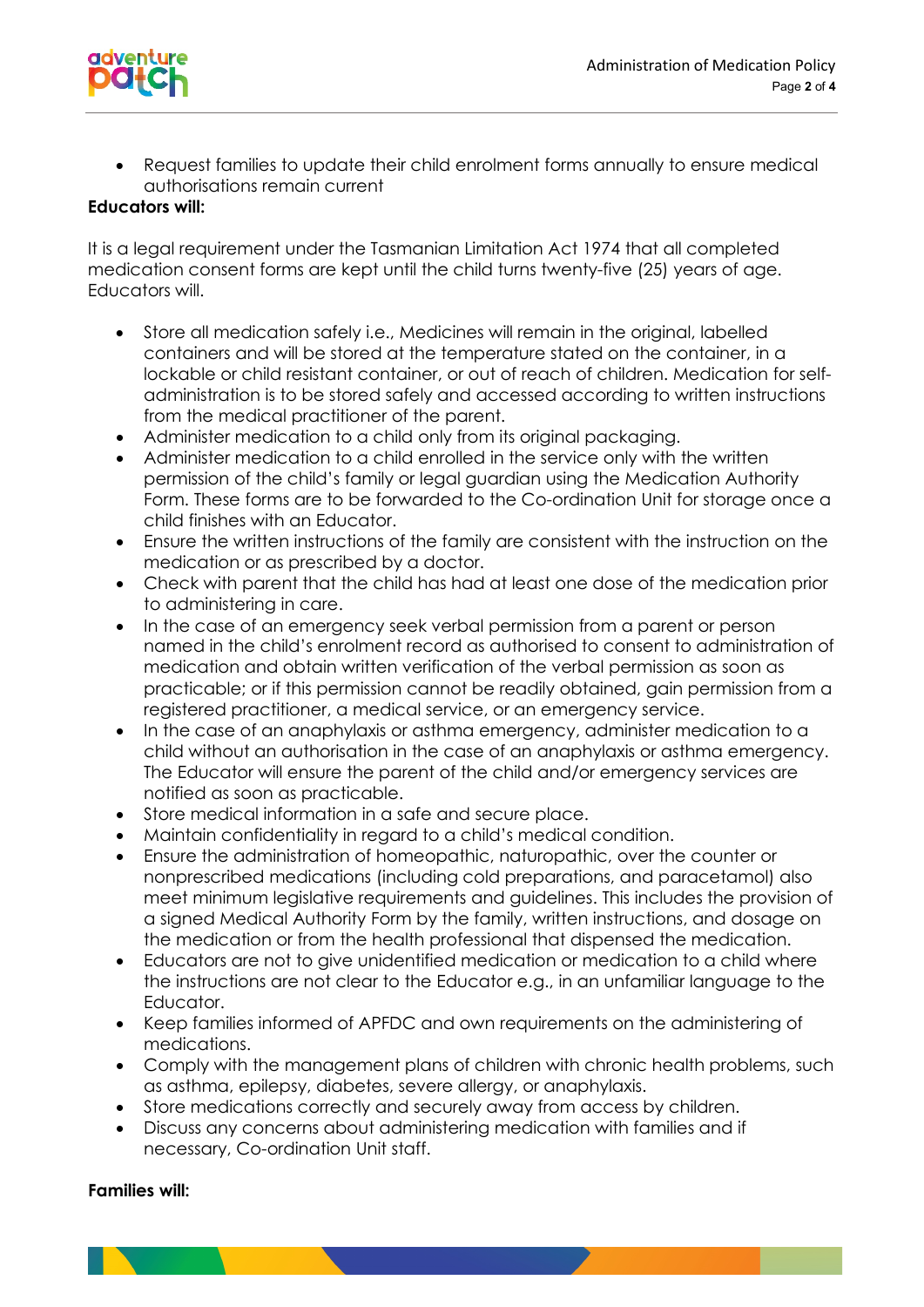

- Ensure all child enrolment forms are at the Co-ordination Unit with current authorisations.
- Provide a summary of the child's health, medications, allergies, doctor's name, address and phone number, and a Health Management Plan approved by a doctor, (if required), to the Co-ordination Unit staff and Educator prior to commencement of care and ongoing as required;
- Keep the Educator and Co-ordination Unit up to date with any changes to a child's medical condition or Health Management Plan.
- Provide medication in its original packaging.
- Complete the Medical Authority Form authorising the Educator to administer medication to their child at intervals prescribed by the medical practitioner or for non-prescribed medications, at the direction of the parents or person responsible for the child:
- Request the Educator to administer only the recommended dosage on the original medication package.
- Seek a doctor's certificate for a child if requested by the Educator.
- If giving permission for a school age child to self-administer medication, ensure this is stated on the medication form in the method section.

#### - **Practices for self-administration of medication**

A school aged child may self-administer medication under the following circumstances:

- Written authorisation is provided by the person with the authority to consent to the administration of medication.
- Medication is to be provided to the Educator for safe storage, and they will provide it to the child when required.
- Following practices outlined in the Medical Conditions Policy including Anaphylaxis and allergies, asthma, and diabetes.
- The self-administration of medication for school aged children is supervised by the Educator.

### **Source**

Anaphylaxis Australia – Schools and Child Care Centres State Guidelines – from http://www.allergyfacts.org.au/schools.html Asthma Australia – Information about asthma management and links to state/territory

Asthma Foundations – from http://www.asthmaaustralia.org.au/intro/index.php Australian Society of Clinical Immunology and Allergy

Action Plan for Anaphylaxis – from

http://www.allergy.org.au/images/stories/anaphylaxis/action\_plan\_epipen\_general\_2011. p df National Asthma Council of Australia

First Aid for Asthma – from http://www.nationalasthma.org.au/content/view/281/572/ National Health and Medical Research Council